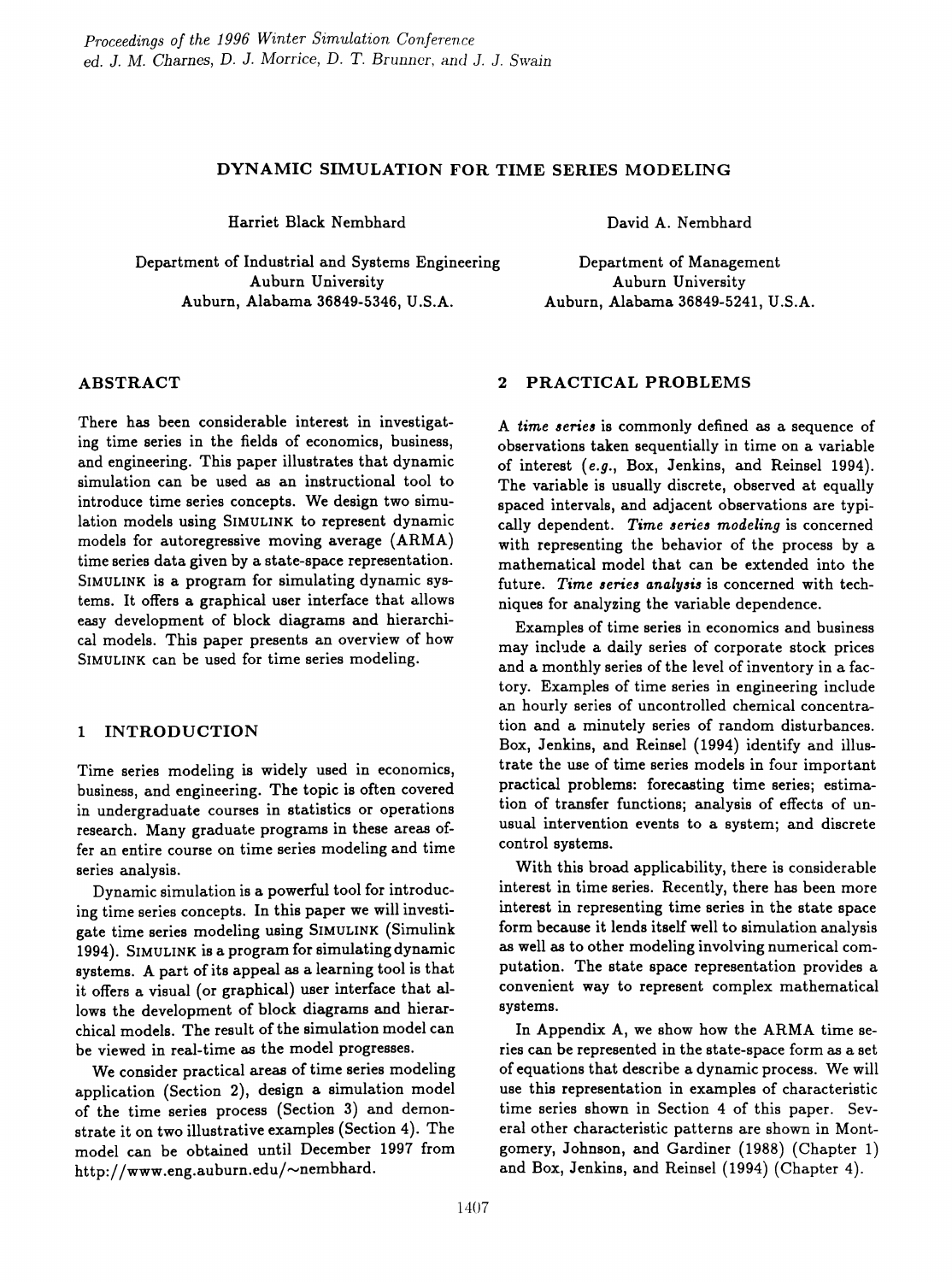#### **CONSTRUCTING SIMULINK MODELS**  $\bf{3}$

SIMULINK is a simulation program designed to model and analyze dynamic systems and can be executed on the Sun, Macintosh, or PC platform. A typical session starts by invoking SIMULINK and defining a model or loading a previous model. To facilitate model definition, SIMULINK has a graphical user interface containing block diagram windows that provide libraries of functional blocks. The parameters of each block are evaluated in MATLAB which is an interactive environment for numeric computation. (SIMULINK and MATLAB are written in C by The MathWorks, Inc.)

The standard block library is shown in Figure 1. The SOURCES, SINKS, and CONNECTIONS libraries allow input and output representation. The DISCRETE, LINEAR, and NONLINEAR libraries allow the representation of the system or process. The EXTRAS library provides software demos and other help.



Figure 1: Standard SIMULINK Block Library

Opening any of the libraries shows a subsystem of blocks. For example, the SOURCES library contains the RANDOM NUMBER block (see Figure 2). To define a model, blocks are simply copied from the libraries to draw a block diagram of the system. Such a model is shown for the ARMA Process in Figure 3. Most blocks have an input environment as shown in Figure 4.

Next, parameters of the simulation run may be specified. These parameters include when to start and stop the simulation run, limits on the step size taken during numerical integration, and method of integration (i.e., algorithm) desired.

Once the model has been designed and the parameters specified, *start* is chosen from the *simulation* pulldown menu to make the model run. The progress of a simulation run can be viewed in real time and the final results made available in the MATLAB workspace. Analysis of the results can be accomplished by selecting built-in options from the SIMULINK menu or by entering commands in the MATLAB command window. In the next section, we construct a SIMULINK simulation model for the ARMA time series.



Figure 2: SOURCES Block Library

### SIMULINK SIMULATION OF THE TIME  $\overline{\mathbf{4}}$ **SERIES**

In this section, we present the SIMULINK simulation model that represents the state-space form of the ARMA process. As stated above, Appendix A gives the state-space form of the ARMA time series. Simulation is a powerful tool for solving these equations. Simulation can also approximate solutions to system equations that are intractable by analytic methods.

Figure 3 shows the block diagram of a SIMULINK model that simulates the ARMA process. The STAN-DARD NORMAL RANDOM NUMBER GENERATOR block provides random shocks from a  $N(0, 1)$  distribution. At the STANDARD DEVIATION block the output of the random shock is multiplied by the standard deviation. The LINEAR FILTER block provides the discrete state-space form of the linear filter process. The LEVEL block provides the process level (mean). The SUM block combines the linear filter with the process level; the output of the sum block is an  $ARMA(p, q)$ process. The ARMA process is plotted during the simulation run via the GRAPH block.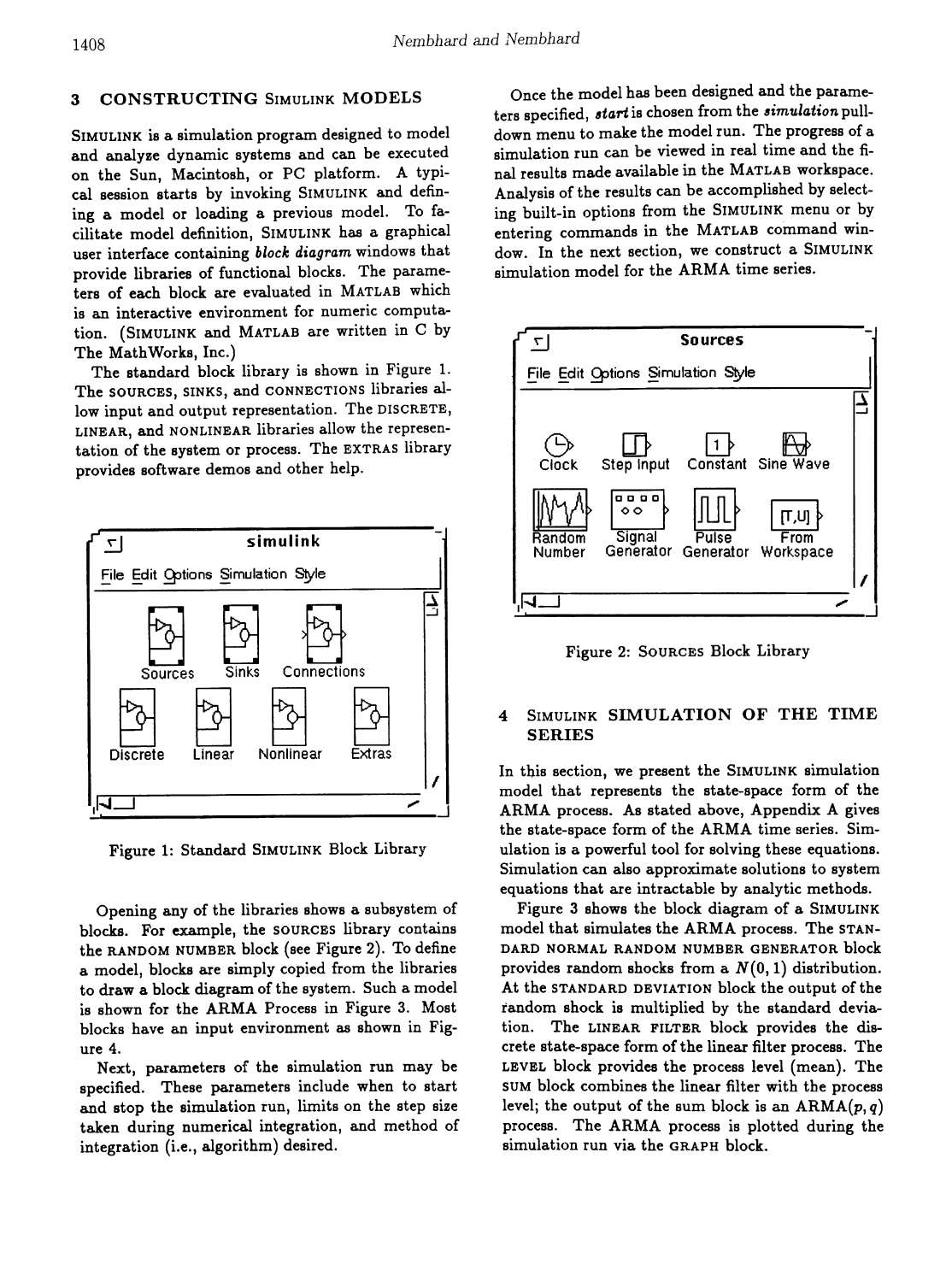

Figure 3: Block Diagram of an ARMA Process Simulation Model



 $(a)$ 



Figure 4: Input Environments for Selected Blocks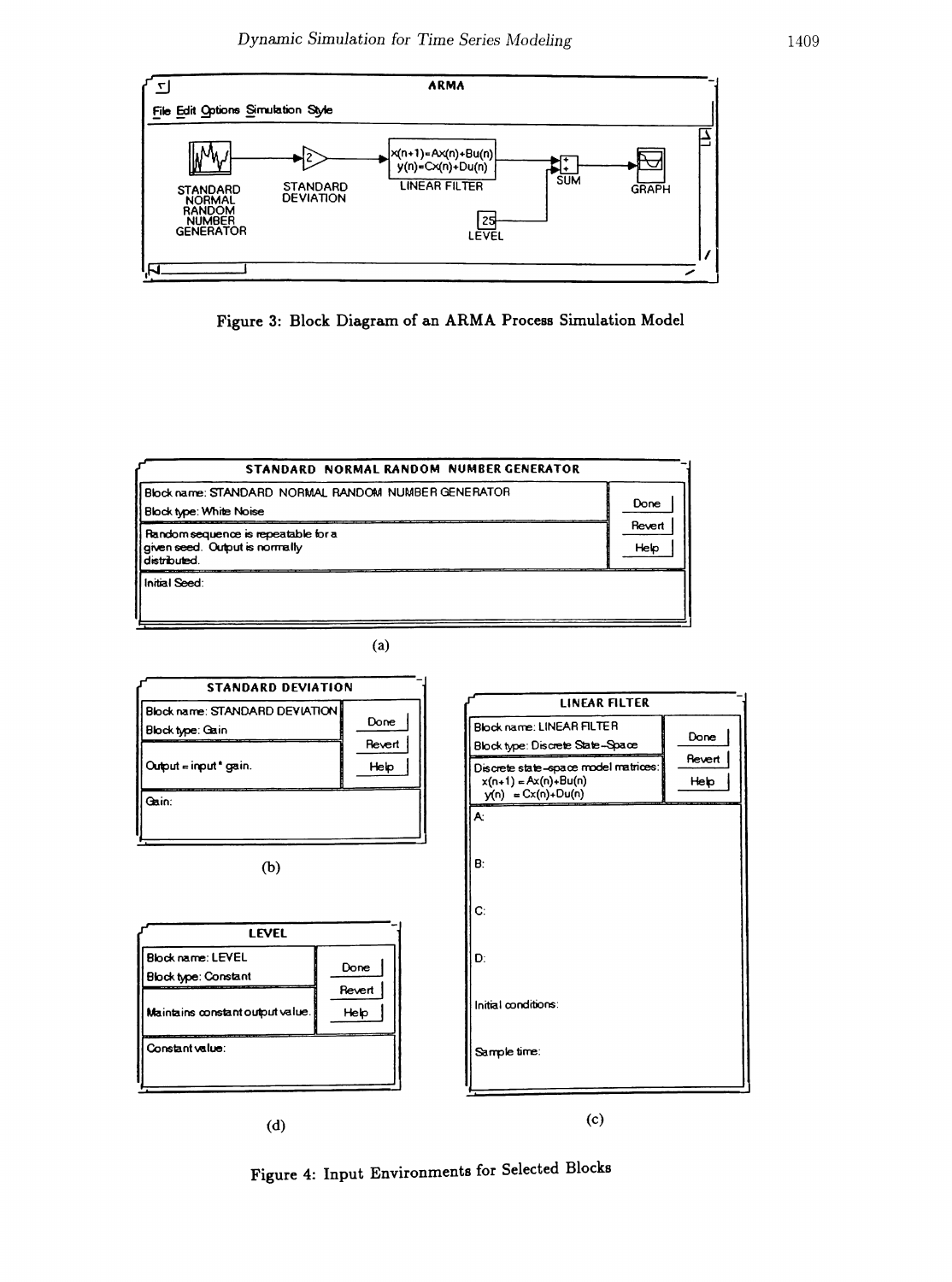Selecting any of these blocks reveals an input environment for the model parameters. For example, Figure 4 shows the input environment for the first four blocks of the model: the STANDARD NORMAL RAN-DOM NUMBER GENERATOR (Figure 4(a)); the STAN-DARD DEVIATION (Figure  $4(b)$ ); the LINEAR FILTER (Figure  $4(c)$ ) and the LEVEL (Figure  $4(d)$ ).

### Example 1: ARMA(1, 1) Model  $4.1$

The ARMA  $(1, 1)$  process is a special case of the ARMA  $(p, q)$  process of Equation  $(A-1)$  that has been widely used in practical economic and engineering applications. For comparison with previous results, we will consider the following  $ARMA(1, 1)$  process used by Montgomery, Johnson, and Gardiner (1988):

$$
y_n = 10 + 0.6y_{n-1} + u_n + 0.9u_{n-1} \qquad (1)
$$

with  $\sigma^2 = 4$ . By Equation (A-2) the mean (level) of the process is 25. By Equations (A-3) and (A-4), the matrices for the discrete state-space representation of the disturbance are

$$
A = \begin{bmatrix} 0.6 & 0.9 \\ 0 & 0 \end{bmatrix} \qquad B = \begin{bmatrix} 1 \\ 1 \end{bmatrix}
$$

$$
C = \begin{bmatrix} 1 & 0 \end{bmatrix} \qquad D = \begin{bmatrix} 0 \end{bmatrix} .
$$

The standard deviation is specified in the Figure 4(b) window, the values of the matrices in the Figure  $4(c)$  window and the mean in the Figure  $4(d)$ window.

To keep this example brief, we made only two simulation runs of 50 time periods. The state-space representation of the process was used for each of the runs yielding two different realizations of the  $ARMA(1, 1)$ process. Specifying random streams 1, and 2 (in the Figure  $4(a)$  window) result in Figures  $5(a)$  and  $5(b)$ , respectively. Of course, to make better probabilistic statements about the process we must make additional replications. To do so, we could change the random number stream manually for each run or use a small MATLAB program to implement them in a batch.





Figure 5: Two realizations of the ARMA(1, 1) process  $y_n = 10 + 0.6y_{n-1} + u_n + 0.9u_{n-1}$ 

#### $4.2$ Example 2: ARMA(2, 2) Model

Consider two continuous stirred-tank reactors in series used to transform a comonomer (which is a chemical building block used to make film for products like plastic bags and cups). The disturbance in the system can be represented by the ARMA (2, 2) process

$$
y_n = 5 + 0.9y_{n-1} - 0.8y_{n-2} + u_n + 0.6u_{n-1} + 0.2u_{n-2}
$$
 (2)

with  $\sigma^2 = 9$ . By Equation (A-2) the mean (level) of the process is 5.56. By Equations  $(A-3)$  and  $(A-4)$ .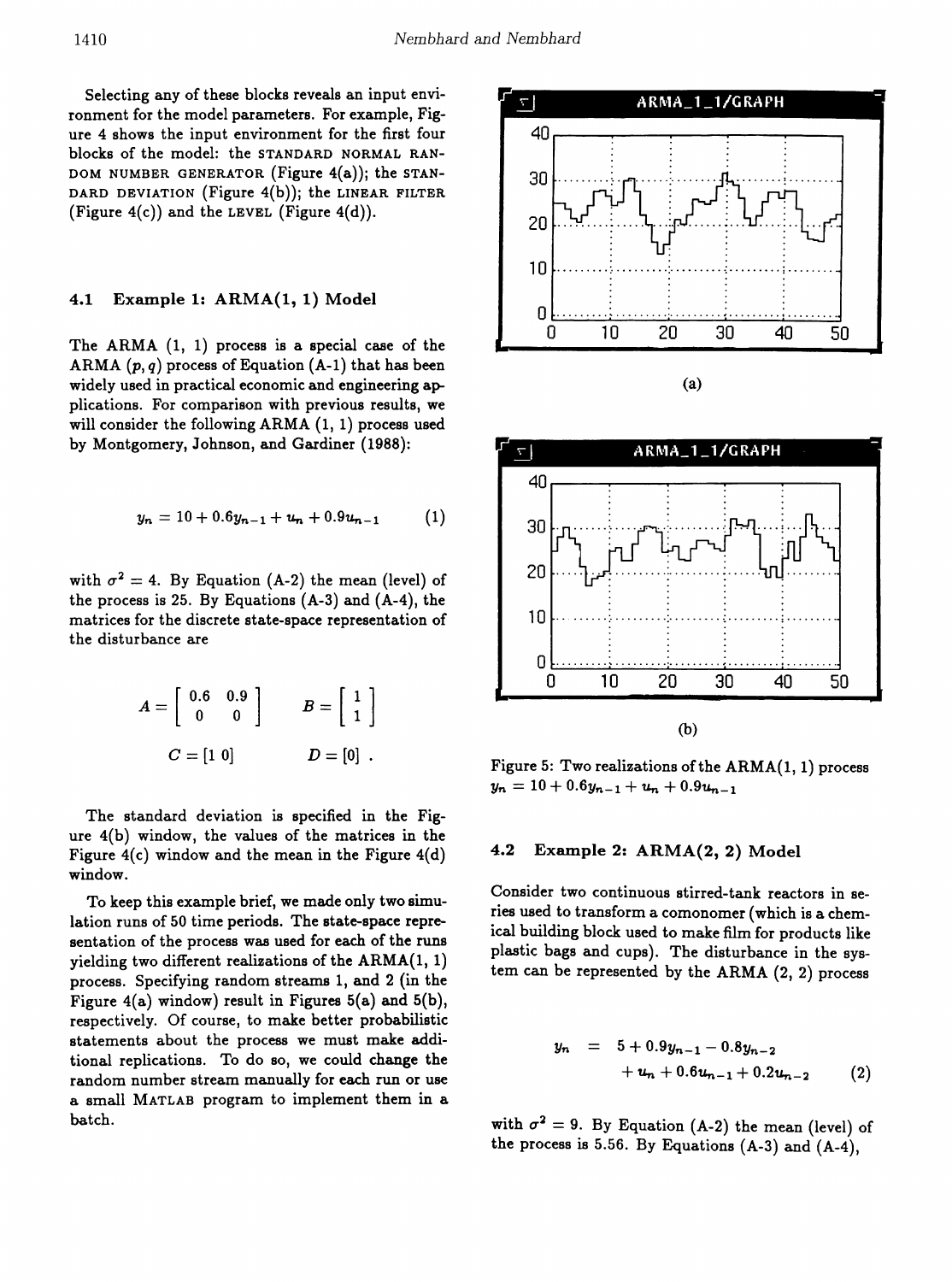$$
A = \begin{bmatrix} 0.9 & -0.8 & 0.2 & 0 \\ 1 & 0 & 0 & 0 \\ 0 & 0 & 0 & 0 \\ 0 & 0 & 0 & 1 \end{bmatrix} \qquad B = \begin{bmatrix} 1 \\ 0 \end{bmatrix}
$$

$$
C = \begin{bmatrix} 1 & 0 & 0 & 0 \end{bmatrix} \qquad D = \begin{bmatrix} 0 \end{bmatrix}.
$$

Using the same methods as given in Example 1, two simulation runs were made of this process. The graphical results from these runs are shown in Figure 6.



(a)



Figure 6: Two realizations of the  $ARMA(2, 2)$  process  $y_n = 5 + 0.9y_{n-1} - 0.8y_{n-2} + u_n + 0.6u_{n-1} + 0.2u_{n-2}$ 

### 5 SUMMARY

Dynamic simulation using SIMULINK is a very powerful tool and has been frequently used in the chemical engineering, electrical engineering, and applied physics disciplines. Part of the motivation for this paper is to increase the exposure of dynamic simulation software as a teaching tool within the industrial engineering and operations management disciplines.

This paper illustrates that dynamic simulation can be used as a learning tool for time series concepts. We developed a SIMULINK simulation model for the statespace representation of a general ARMA time series process. We illustrated the use of the model on examples of an ARMA (1, 1) process and an ARMA (2, 2) process. (They can be down-loaded from the internet address given in Section 1.) The model can, of course, be used to represent other types of systems such as those with cyclic, ramp, and impulse characteristics. It can also be used to illustrate other concepts in the statistics area such as forecasting, prediction, model identification, and maximum likelihood estimation of parameters.

Dynamic simulation has also been used as a research tool to investigate control and monitoring policies for noisy dynamic systems (Nembhard 1996 and Nembhard and Mastrangelo 1996). Future plans include exploring its application in organizational learning and in the economic design of Kalman filtering models.

### APPENDIX A: STATE-SPACE REPRESEN-TATION OF THE TIME SERIES

A state-space representation lends itself well to simulation analysis. It provides a convenient way to represent complex mathematical systems that include multiple inputs or outputs, nonlinearity, or time-varying components. A state-space representation is used in the simulation model to represent a stationary stochastic auto-regressive-moving average (ARMA) model. The ARMA *(p, q)* process can be represented as a time series (Montgomery, Johnson, and Gardiner 1988) by

$$
y_n = \xi + \sum_{i=1}^p \phi_i y_{n-i} - u_n - \sum_{j=1}^q \theta_j u_{n-j} \qquad (A-1)
$$

where  $y_n$  is the current observation and is regressed on previous realizations  $y_{n-1}$ ,  $y_{n-2}$ , ...,  $y_{n-p}$ ;  $\phi_1$ ,  $\phi_2, \ldots, \phi_p$  are the unknown process parameters;  $u_n$ ,  $u_{n-1}$ , ...,  $u_{n-q}$  are the independent random variables; and  $\theta_1, \theta_2, ..., \theta_q$  are a finite set of weights.